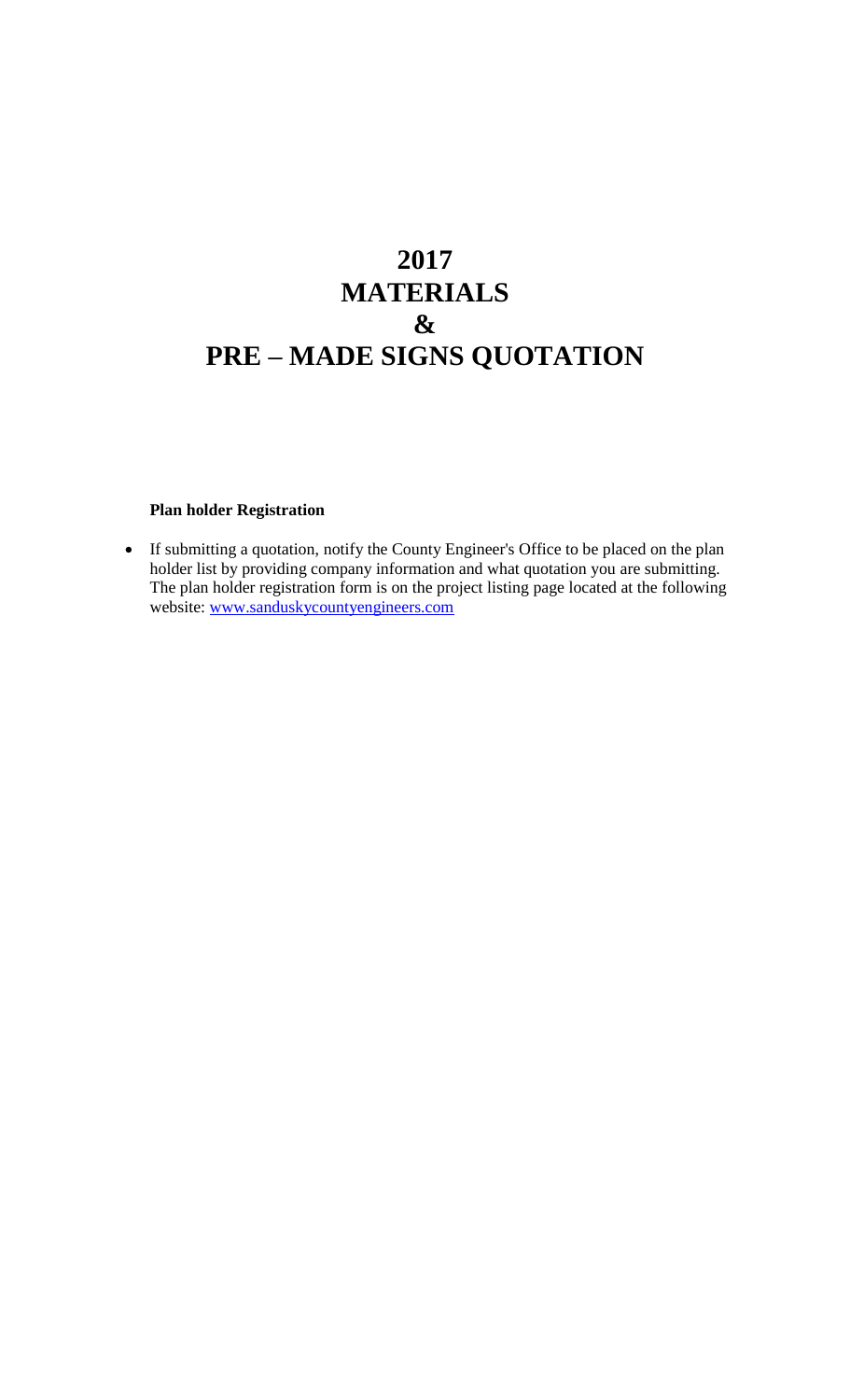### **2017 MATERIALS QUOTATION All material to be Avery High Intensity Prismatic (or equal)**

| Ref.           | <b>Quantities</b> | Unit  | Item                                                                                | <b>Unit Price</b> | <b>Total</b><br>Amount |
|----------------|-------------------|-------|-------------------------------------------------------------------------------------|-------------------|------------------------|
| $\mathbf{1}$   | 20                | Each  | .080 Alum Blanks 18" X 24"                                                          |                   |                        |
| $\overline{2}$ | $\overline{50}$   | Each  | .080 Alum Blanks 36" X 12"                                                          |                   |                        |
| 3              | 200               | Each  | .080 Alum Blanks 24" X 9"                                                           |                   |                        |
| $\overline{4}$ | 200               | Each  | .080 Alum Blanks 30" X 9"                                                           |                   |                        |
| 5              | 300               | Each  | 8' Three Pound U Channel Sign Post<br><b>NOTE: Price Both</b><br>Green              |                   |                        |
|                |                   |       | Galvanized<br>OR.                                                                   |                   |                        |
| 6              | 300               | Each  | 11' Three Pound U Channel Sign Post<br><b>NOTE: Price Both</b><br>Green             |                   |                        |
|                |                   |       | <b>Galvanized</b><br>OR.                                                            |                   |                        |
| $\overline{7}$ | 25                | Each  | 5" Cross T Bracket<br>512CPF090                                                     |                   |                        |
| 8              | 50                | Each  | 5" 90 Degree Bracket<br>512UCF090                                                   |                   |                        |
| 9              | 50                | Each  | 5" 180 Degree Bracket<br>512UCF180                                                  |                   |                        |
| 10             | 100               | Each  | VS-1C Cantilever Brackets 14 1/2"                                                   |                   |                        |
| 11             | 50                | Each  | VS-800 Metro Cantilever Brackets 24"                                                |                   |                        |
| 12             | $\overline{4}$    | Each  | White 24" X 50 Yrds High Intensity<br>Prismatic                                     |                   |                        |
|                |                   |       | <b>NOTE: This Material will be Avery Brand</b>                                      |                   |                        |
| 13             | $\overline{4}$    | Rolls | 30" x 50 yards<br>Green Electro Cut Film                                            |                   |                        |
| 14             | $\mathbf{1}$      | Rolls | 24" x 50 yards Black Electro Cut Film<br>NOTE: This Material will be 3M 1178 Series |                   |                        |
| 15             | 20                | Each  | Yellow Blank Faces with Black Border<br>30" x 30"                                   |                   |                        |
| 16             | 50                | Each  | W3-1-36 Stop Ahead (Faces Only)                                                     |                   |                        |
|                |                   |       |                                                                                     |                   |                        |
|                |                   |       |                                                                                     |                   |                        |
|                |                   |       |                                                                                     |                   |                        |
|                |                   |       |                                                                                     |                   |                        |
|                |                   |       |                                                                                     |                   |                        |
|                |                   |       |                                                                                     |                   |                        |
|                |                   |       |                                                                                     |                   |                        |
|                |                   |       |                                                                                     |                   |                        |
|                |                   |       |                                                                                     |                   |                        |
|                |                   |       |                                                                                     |                   |                        |
|                |                   |       |                                                                                     |                   |                        |

## **UNIT PRICE QUOTATION**

#### **TOTAL AMOUNT OF QUOTATION FOR MATERIALS………..…………………. \_\_\_\_\_\_\_\_\_\_\_\_**

**Have you double checked your quotation ??? Errors or omissions could result in your quotation being declared informal.**

**This page is a part of the proposal of …………………………………………….………………………………………………..**

 **(Company)**

**………………………………………………………… (Signature)**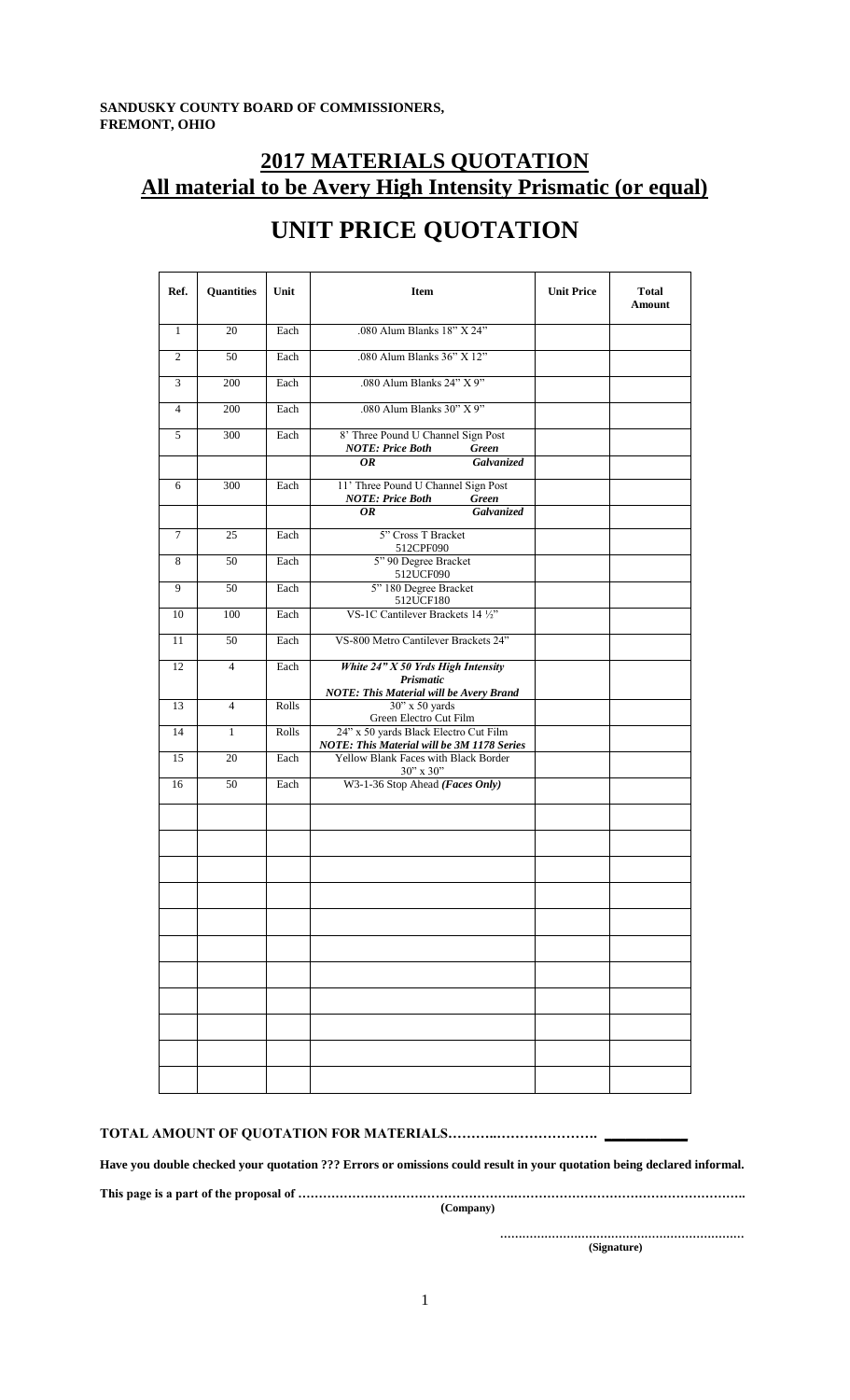### **2017 PRE – MADE SIGNS QUOTATION All material to be Avery High Intensity Prismatic (or equal)**

| Ref.           | <b>Quantities</b> | Unit | <b>Item</b>                                     | <b>Unit Price</b> | <b>Total</b><br>Amount |
|----------------|-------------------|------|-------------------------------------------------|-------------------|------------------------|
| $\mathbf{1}$   | 13                | Each | Speed Limit R2-1-24" x 30"                      |                   |                        |
| $\mathbf{2}$   | $\overline{30}$   | Each | (Blank Speed)<br>Stop R1-1-30"                  |                   |                        |
| 3              | $\overline{5}$    | Each | Stop R1-1-36"                                   |                   |                        |
| $\overline{4}$ | 10                | Each | R11-2 48" x 30"<br>Road Closed                  |                   |                        |
| 5              | 10                | Each | R5-2-24"                                        |                   |                        |
| 6              | $\mathfrak{2}$    | Each | No Truck Symbol<br>W-2-1-30" Cross Intersection |                   |                        |
| $\tau$         | 10                | Each | Advisory 10 MPH W13-1-18"                       |                   |                        |
| 8              | 6                 | Each | Advisory 15 MPH W13-1-18"                       |                   |                        |
| 9              | 5                 | Each | Advisory 20 MPH W13-1-18"                       |                   |                        |
| 10             | 10                | Each | Advisory 40 MPH W13-1-18"                       |                   |                        |
| 11             | $\sqrt{5}$        | Each | Hospital Text D9-13a- 12" x 24"                 |                   |                        |
| 12             | 200               | Each | X-2a 4"x 8"<br>Delineator                       |                   |                        |
| 13             | 50                | Each | W3-1-36 Stop Ahead (Faces Only)                 |                   |                        |
| 14             | 6                 | Each | W1-7 48" x 24"<br>Large DBL. Arrow              |                   |                        |
| 15             | 30                | Each | W3-1-36 Stop Ahead Symbol                       |                   |                        |
| 16             | 20                | Each | OM-3R 12" x 36"<br>Right Bridge Marker          |                   |                        |
| 17             | 20                | Each | OM-3L 12" x 36"<br>Left Bridge Marker           |                   |                        |
|                |                   |      |                                                 |                   |                        |
|                |                   |      |                                                 |                   |                        |
|                |                   |      |                                                 |                   |                        |
|                |                   |      |                                                 |                   |                        |
|                |                   |      |                                                 |                   |                        |
|                |                   |      |                                                 |                   |                        |
|                |                   |      |                                                 |                   |                        |
|                |                   |      |                                                 |                   |                        |
|                |                   |      |                                                 |                   |                        |
|                |                   |      |                                                 |                   |                        |

## **UNIT PRICE QUOTATION**

|  | <b>TOTAL AMOUNT FOR PRE-MADE SIGNS QUOTATION</b> |  |
|--|--------------------------------------------------|--|
|--|--------------------------------------------------|--|

GRAND TOTAL FOR MATERIALS & PRE-MADE SIGNS QUOTATION..........

**Have you double checked your quotation ??? Errors or omissions could result in your quotation being declared informal.**

**This page is a part of the proposal of …………………………………………….………………………………………………. (Company)**

**………………………………………………………… (Signature)**